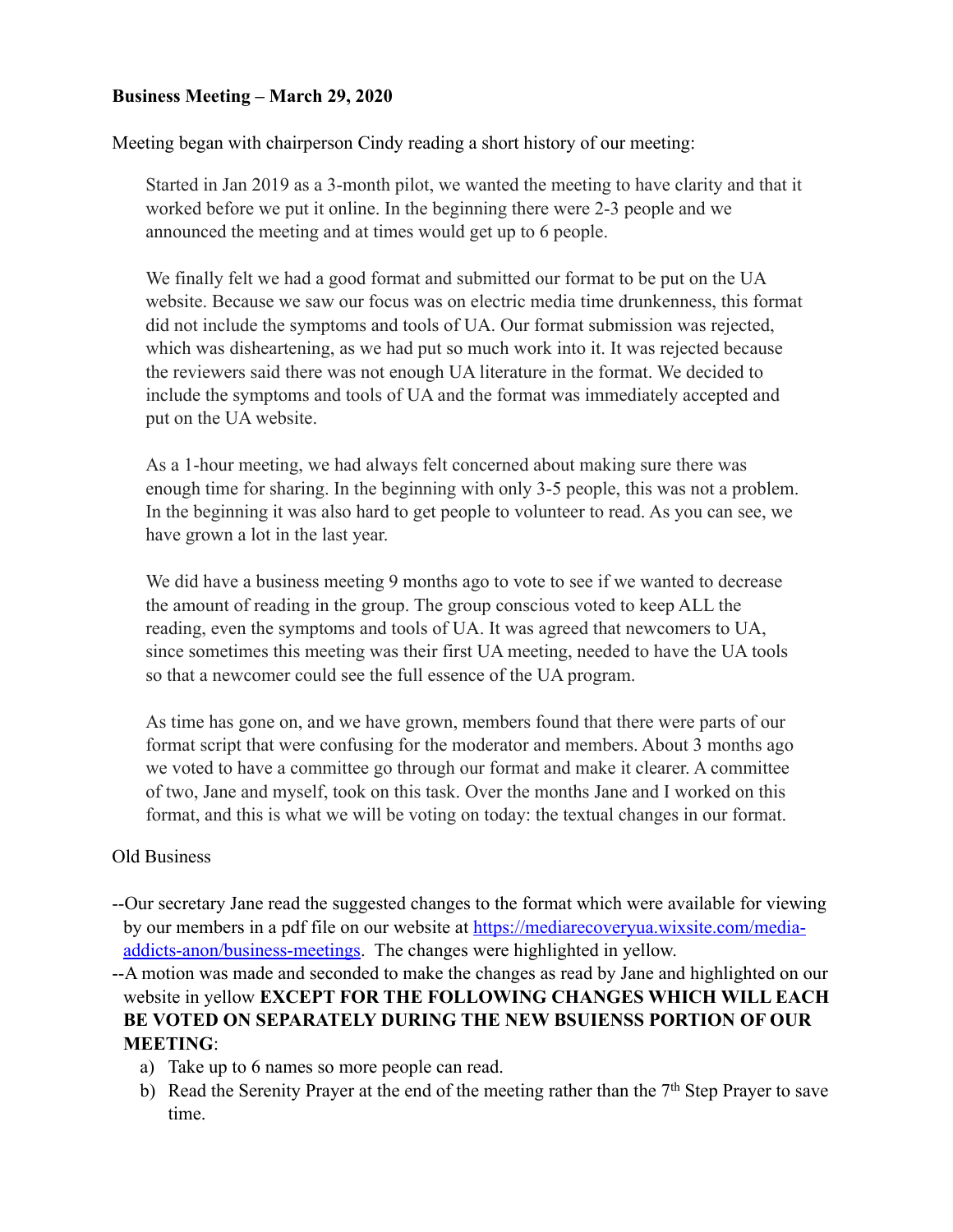- c) Renumber the readings #1-#14 to help moderator and readers keep better track of the readings.
- d) Not change to our new number until we are able to post the new format on the UA website, which can take up to a month once we send it to UA.
- e) Previously our meeting has been restricted to 1hr 15 min, including the fellowship meeting/business meeting time, because another group follows us and uses that same number. Now that we have a new MAA dedicated number, we can extend the length of our meeting if we so vote to allow more people time to share.

# --The motion was restated to **CONTINUE TO EXCLUDE THE CHANGES LISTED**

# **ABOVE IN A) THROUGH E)** but to include the following:

- a) In #1 of how the meeting will unfold, change to read, "We begin by reading How It Works, the UA 12 Steps, Tradition of the Month, and 12<sup>th</sup> Tradition."
- b) In #5 of how the meeting will unfold, change to read, "The sharing will end 5 minutes before the meeting closes and I facilitate the phone number exchange for those who are looking for sponsors, action partners, and outreach calls."
- --Motion was put to a vote and a request was made for voters to identify themselves:
	- a) As business chair, Cindy removed herself from vote
	- b) Leslie, no
	- c) Jane, yes
	- d) Mary Ann, yes
	- e) Sabrina, yes
	- f) Adrian, abstain
	- g) Brenda, abstain
	- h) Melanie, yes
	- i) Paula, yes

--Vote passed: 5 yes, 1 no, 2 abstain

### New Business

--The suggested changes listed above that each need a separate vote:

- a) Take up to 6 names so more people can read.
- b) Read the Serenity Prayer at the end of the meeting rather than the  $7<sup>th</sup>$  Step Prayer to save time.
- c) Renumber the readings #1-#14 to help moderator and readers keep better track of the readings.
- d) Not change to our new number until we are able to post the new format on the UA website, which can take up to a month once we send it to UA.
- e) Previously our meeting has been restricted to 1hr 15 min, including the fellowship meeting/business meeting time, because another group follows us and uses that same number. Now that we have a new MAA dedicated number, we can extend the length of our meeting if we so vote to allow more people time to share.
- --Discuss again whether or not to read all the tools of Media Addicts Anonymous or to read the UA tools to allow more time for sharing.
- --Discuss whether or not to have a qualifier speak to allow more time for sharing.